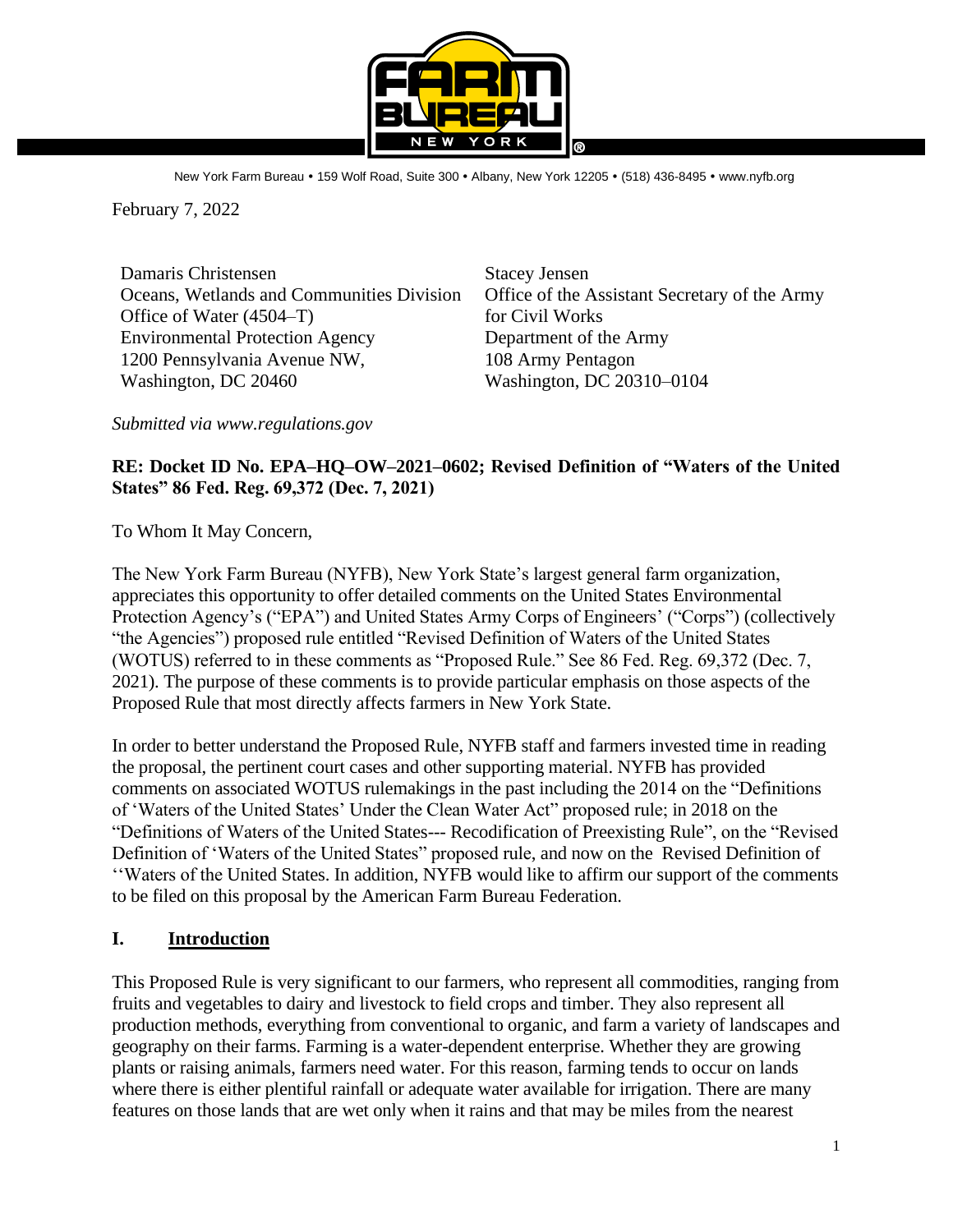"navigable" water. Farmers regard these features as simply low spots on farm fields. Given New York's abundance of rainfall and water, ephemeral features and seasonal ponding can be a very common occurrence on farmland. Our farmers take the care and production of our environmental resources in New York very seriously and are actively engaged in a host of mandatory and voluntary water quality programs. New York State is well known for its robust programs including the Agricultural Environmental Management (AEM) program and the Agricultural Nonpoint Source (AgNPS) program. Clean water is essential to healthy crops and livestock and ensures the protection of the drinking water for our farm families, their communities, and all residents of New York.

The regulation of low spots on farmlands and pastures as jurisdictional "waters" means that any activity on those lands that moves dirt or applies any product to that land could be subject to regulation. Everyday activities such as plowing, planting, or fence building in or near ephemeral drainages, ditches, or low spots could trigger the Clean **Water** Act's (CWA) harsh civil or even criminal penalties unless a permit is obtained. The tens of thousands of additional costs for federal permitting of ordinary farming activities, however, is beyond the means of many family or small business farming owners. And even those farmers who can afford it should not be forced to wait months, or even years, for a federal permit to plow, plant, fertilize, or carry out any of the other ordinary farming activities on their lands. For all of these reasons, farmers have a keen interest in how the Agencies define "waters of the United States."

Unfortunately, New York farmers are disappointed by the Agencies' proposed rule. We feel strongly that the Navigable Waters Protection Rule (NWPR) was a clear, defensible rule that appropriately balanced the objective, goals, and policies of the CWA. The Agencies should keep the NWPR in place, rather than revert to definitions of WOTUS that test the limits of federal authority under the Commerce Clause and are not necessary to protect the Nation's water resources. The Agencies can ensure clean water for all New Yorkers and Americans through a blend of the CWA's regulatory and non-regulatory approaches, just as Congress intended. It is unnecessary (and unlawful) to define non-navigable, intrastate, mostly dry features that are far removed from navigable waters as "waters of the United States" to try to achieve the Act's objective.

As explained in more detail below, farmers have significant concerns with the Agencies' Proposal to codify both the "relatively permanent" and "significant nexus" approaches in a radical expansion of the Agencies' jurisdiction as compared with the NWPR and even as compared to the pre-2015 regulatory regime that the Agencies are currently implementing. Moreover, given the Supreme Court's recent decision to revisit the Agencies proper scope of jurisdiction under the CWA, the Agencies should pause this rulemaking until after the Court rules in *Sackett v. Environmental Protection Agency*.

New York State and New York farmers have a long history of protecting waters including those of national importance like the Chesapeake Bay and the Susquehanna Watershed, the Great Lakes, Lake Champlain, Delaware Water Basin, and the Long Island Sound Watershed. New York farmers work closely with the New York State Departments of Environmental Conservation (DEC) and Agriculture and Markets (NYSDAM), USDA-NRCS personnel and local Soil and Water Conservation Districts on land and water conservation programs. In fact, NYFB has been a strong advocate for the adoption of various conservation practices like no-till farming, riparian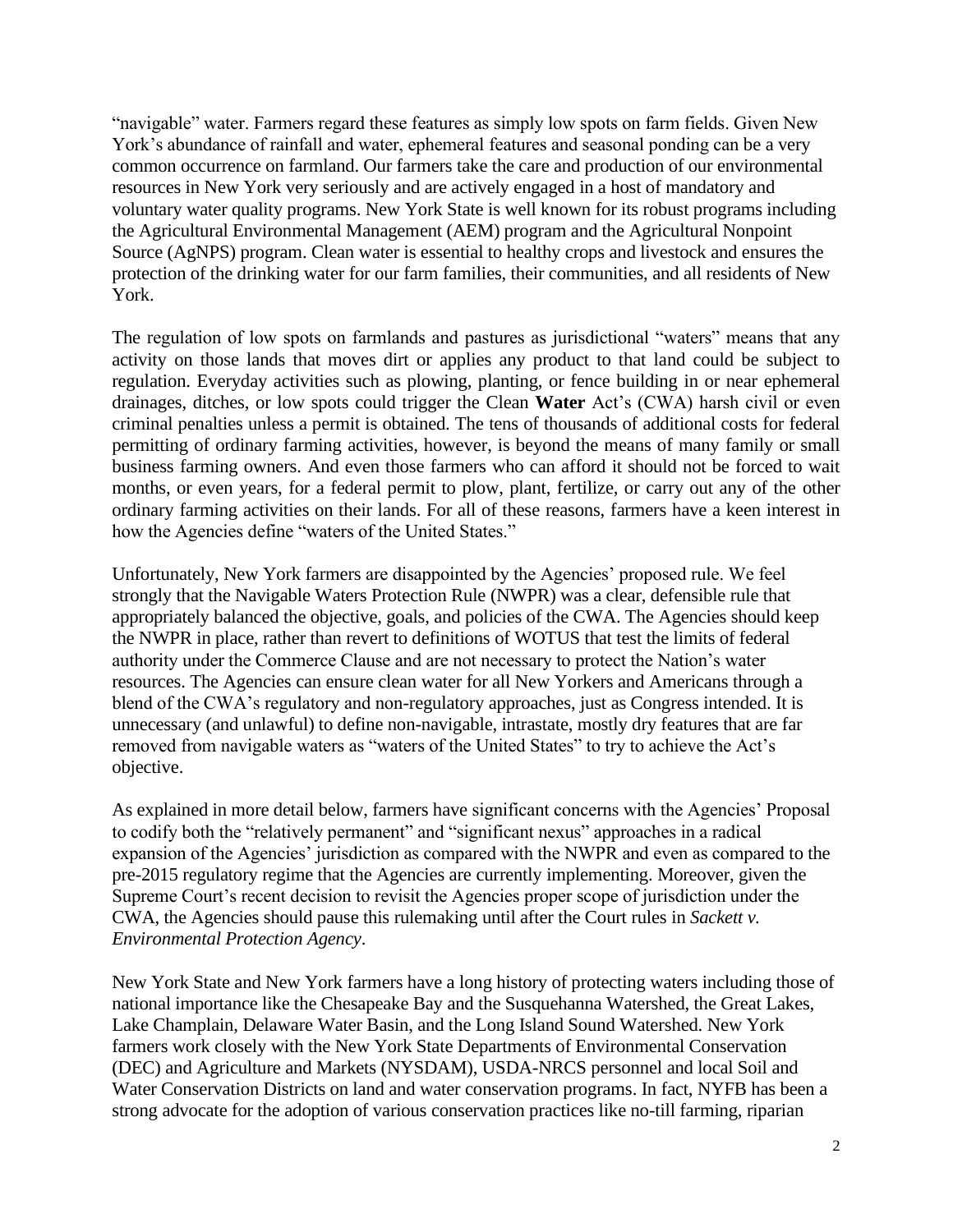buffers, and cover crops that protect water quality. NYFB has also supported the development and outreach to farmers for voluntary environmental programs that even reach beyond the regulated community. Ensuring that farmers have access to environmental programs and expertise – and the resources to take advantage of these – has long been a priority of New York Farm Bureau.

# **II. The Proposed Rule Will Profoundly Affect Everyday Farming Activities.**

Farming is a necessarily water-dependent enterprises. Fields on farms often have low spots that tend to be wet year-round or at least contain water seasonally, this is especially true on New York farms that experience snow melt in the spring as well as wet weather events throughout the year. Some areas include ponds used for purposes such as livestock watering, providing irrigation water, or settling and filtering farm runoff. In addition, areas of New York have what is known as "muck dirt" or "muck soils" which are nutrient dense soils, with at least 20% organic matter, which farmers utilize to grow vegetable crops such as onions. These muck fields are maintained through a series of drainage ditches that convene water. Not only are these lands critical for food production, but it is also critical that farmers not need to obtain a permit to work in these ditches. In short, New York's farmlands are an intricate maze of ditches, ponds, wetlands, and so-called "ephemeral" drainages.

Considering drains, ditches, stock ponds, and other low spots on farmlands and pastures as jurisdictional "waters" opens up the potential for regulation of activities on those lands that move dirt or apply products to the land. Farmers need to apply weed, insect, and disease control products to protect their crops. Fertilizer application is another necessary and beneficial aspect of many farming operations that is nonetheless swept into the CWA's broad scope (even organic fertilizer, i.e., manure). 40 C.F.R. § 122.2 (defining "pollutant"). On much of our most productive farmlands (i.e., areas with plenty of rain), it would be extremely difficult to avoid entirely the small wetlands, ephemeral drainages, and ditches in and around farm fields when applying crop protection products and fertilizer. And yet, permits could also be required for those activities, and even accidental deposition would be unlawful, even when those features are completely dry and even harder to differentiate from the rest of the fields.

Many family and small business farm owners can ill afford the tens of thousands of dollars in additional costs for federal permitting of ordinary farming activities. Even those who can afford the permitting should not have to wait months, or even years, for a federal permit to plow, plant, fertilize, or carry out any of the other ordinary farming activities on their lands. Yet this is exactly what could occur should the Agencies finalize their Proposal.

# **III. The Proposed Rule Thrusts Farmers Back Into a World of Uncertainty and Inconsistency.**

The 2015 Rule—where it took effect—dramatically expanded the scope of CWA jurisdiction over land used for normal farming activities. The Agencies' proposal this time around is different only in degree and timing, not kind. Their aggregation policy potentially allows the Agencies to assert jurisdiction over any sometimes-wet feature which, taken together with other sometimes-wet features in the region (broadly defined), have what the Agencies consider to be a "significant nexus" on a "foundational water." But the term "significant nexus" generated significant confusion and inconsistent results under the pre-2015 regime, and the Proposed Rule is likely to only make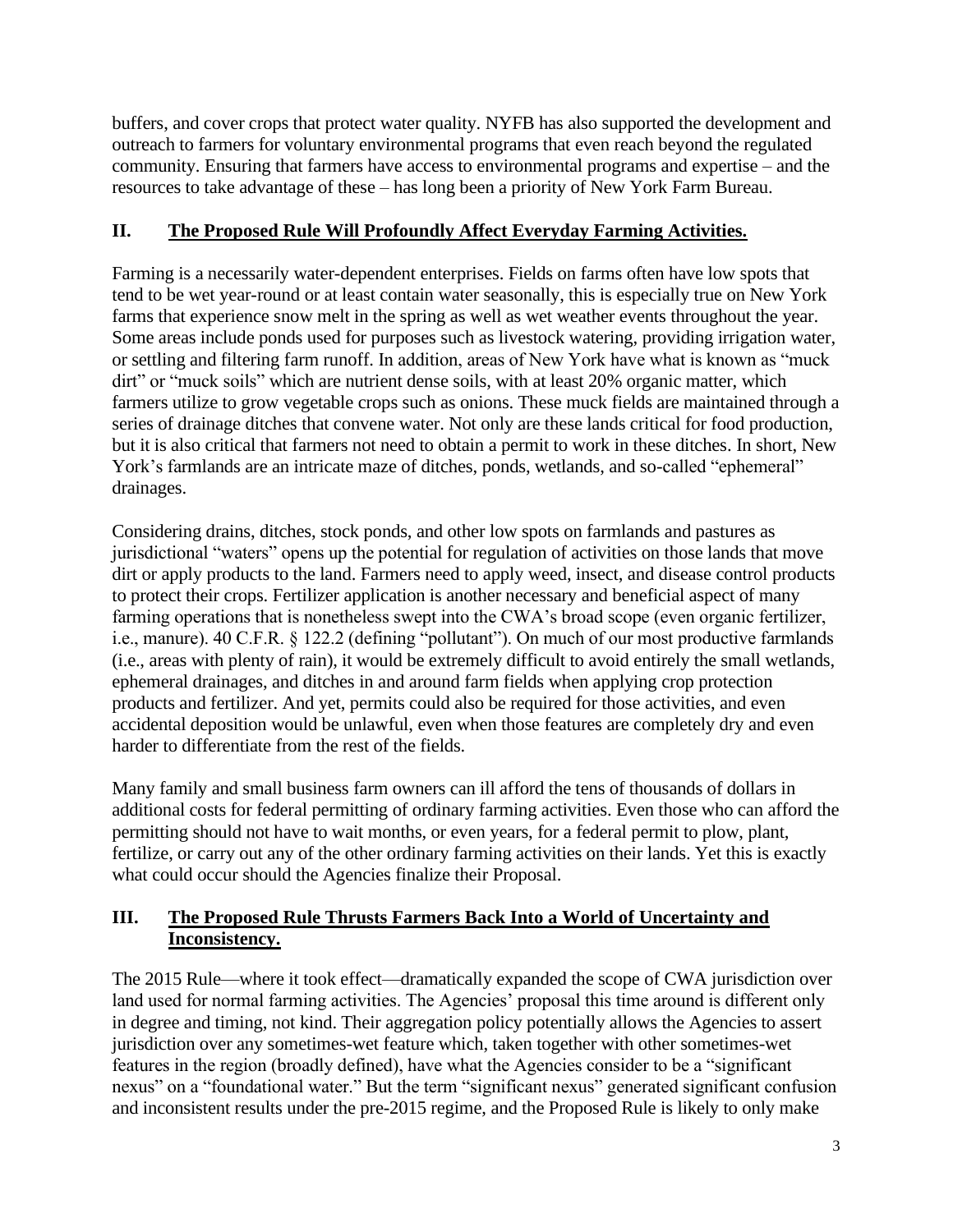things worse. Furthermore, the process to arrive at a jurisdictional determination is tortuous and costly. A jurisdictional determination could take between six months and a year to receive, and in the meantime a farmer is stuck in limbo. The harm from delay is only compounded once an affirmative jurisdictional determination occurs, with the cost of consultants, engineers, permit applications, and mitigation and compliance costs that make the process simply untenable for many. Indeed, it can amount to a \$500/acre or greater decrease in value of the land. Mitigation costs to proceed with development could be into the thousands of dollars per linear foot. Adding insult to injury, the Agencies' proposed approach of case-by-case analysis threatens to create a seriously unequal playing field, where identical features may be viewed as jurisdictional or not depending upon where the property is located. This is not a dependable, clear rule. Rather, the Agencies are setting up a system that is based in arbitrary decision-making.

Perversely, the Agencies' broad assertion of jurisdiction can make it more difficult for farmers to engage in soil conservation activities, which are critical for New York farmers. Farmers have more incentive than most to try to preserve topsoil on their land; as such, where land is at risk of erosion, they may want to engage in mitigation activities. Farmers also often take on projects that provide stormwater management, wildlife habitat, flood control, nutrient processing, and improve overall water quality in uplands and ephemeral features. But if a farmer could not do this without applying for a federal permit, it may be cost-prohibitive, resulting in environmental degradation, not protection.

As stated in the Introduction, New York farmers continue to work with NYSDEC, NYSDAM, USDA-NRCS, and local Soil and Water Districts to protect "waters of the State" as defined in New York State Environmental Conservation Law section 17-0105(2) and "waters of the United States" as defined under the Clean Water Act. This is accomplished through both regulatory and voluntary efforts. New York State has delegated authority to issue NPDES permits including those that govern the Concentrated Animal Feeding Operations (CAFOs) that are found in the state, which regulate farms based on the number of animal units. New York State's CAFO regulations go above and beyond the EPA's requirements by having two permits, one that addresses discharges to waters, which is required by EPA, and those farms that do not discharge to waters but meet the animal unit thresholds defined under New York State Environmental Conservation Law section 17-0105(16). New York State has robust environmental programs, including the Agricultural Environmental Management Program and the Agriculture Non-Point Source Program, that help farmers create as well as implement conservation plans.

In sum, the Proposed Rule threatens to impede farmers' ability to provide safe, affordable, and abundant food, fuel, and fiber to the citizens of this nation and the world. The concerns that farmers have are not hyperbole nor are they isolated occurrences. They are lived experiences illustrating the pitfalls of returning to an overly expansive definition of "waters of the United States" and, specifically, an outsized view of what it means for a water to have a "significant nexus."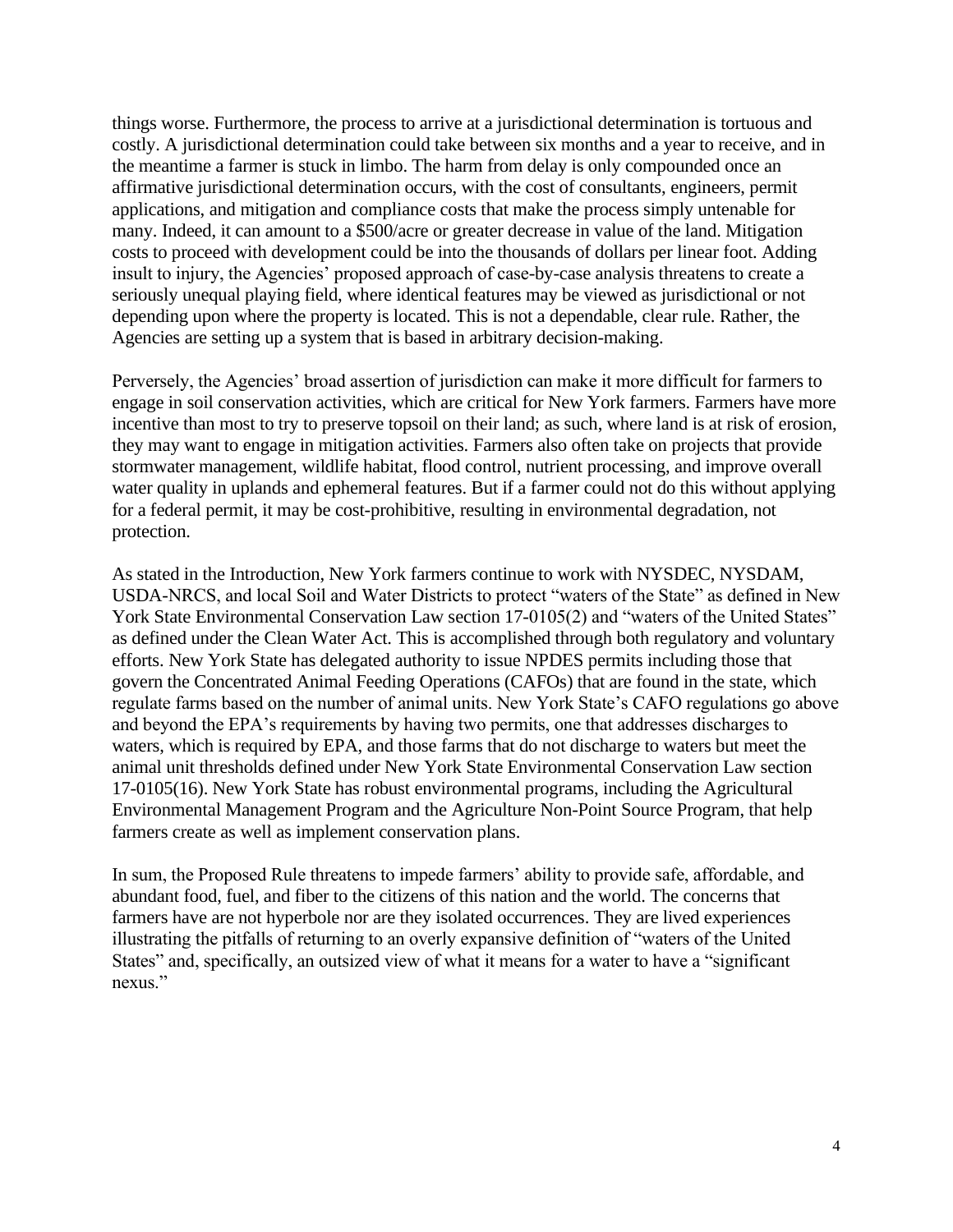#### **IV. Rather than Providing Clarity and Certainty for Farmers, the Proposed Rule Makes Opaque Pronouncements Leading to Potentially Unlimited Jurisdiction.**

#### **A. The Proposed Rule's Case-by-Case, "Significant Nexus" Approach Is Unconstitutionally Vague, Leaving Farmers without Any Clarity of What the Status of Their Land May Be.**

While the Agencies have resisted the urge to again categorically regulate all tributaries and all adjacent waters like they did in the 2015 Rule, the case-by-case approach in the Proposed Rule is no less of an overreach. The Agencies once again propose to resurrect the same broad and confusing significant nexus standard that was the foundation for the 2015 Rule. It is clear the Agencies will just expand their jurisdiction one watershed at a time, instead of by general fiat but it is only a matter of time until the Agencies will find a significant nexus. This illustrates the almost limitless jurisdiction that the Agencies will have over private property.

The significant nexus standard can be used to assert jurisdiction over tributaries, adjacent wetlands, and basically any "other water" because the Proposed Rule uses undefined, amorphous terms like "similarly situated" and "more than speculative or insubstantial" that will leave farmers guessing about whether waters on their lands are WOTUS. *See* 86 Fed. Reg. at 69,449- 50. To make things worse, the Agencies throw out a bunch of alternatives for implementing some of these terms. *See id*. at 69,439-40. This suggests that regulators can manipulate the standard to reach whatever outcomes they please and that farmers may not know the outcomes until they are already exposed to civil and criminal liability, including devastating penalties.

Because of the subjective nature of the Proposed Rule, it all but guarantees that regulators' assessments are bound to vary from field-office to field-office and case to case. This approach does not give ordinary farmers fair notice of when the CWA actually applies to their lands or conduct, nor does it provide any assurance against arbitrary or discriminatory enforcement.

# **B. "Tributaries" Cannot Include Ephemeral Drainages.**

Most of the time, ephemeral drainages are dry land—they are not flowing rivers or streams. It is simply shocking to farmers that the Agencies could interpret a "tributary" as reaching ephemerals and thereby sweeping in many features that look just like land. The NWPR provided important clarification regarding the status of ephemeral streams that flowed only in response to precipitation by correctly concluding that they were not WOTUS. The Agencies' rapid aboutface in this proposal is disappointing, to say the least.

The Agencies set off on the wrong foot by failing to define tributary in the first place. The lack of a definition of tributary with measurable criteria results in significant vagueness and fairness concerns, especially where the application of "tributary" could substantially expand or limit the scope of jurisdiction under the CWA.

By failing to provide clarity, the Agencies are forcing farmers to either: (1) presume that an ephemeral drainage that carries water only when it rains will be deemed a jurisdictional tributary, or (2) seek a jurisdictional determination from the Corps, or (3) take a chance that their activities near or in such features may result in unlawful discharges carrying civil penalties of nearly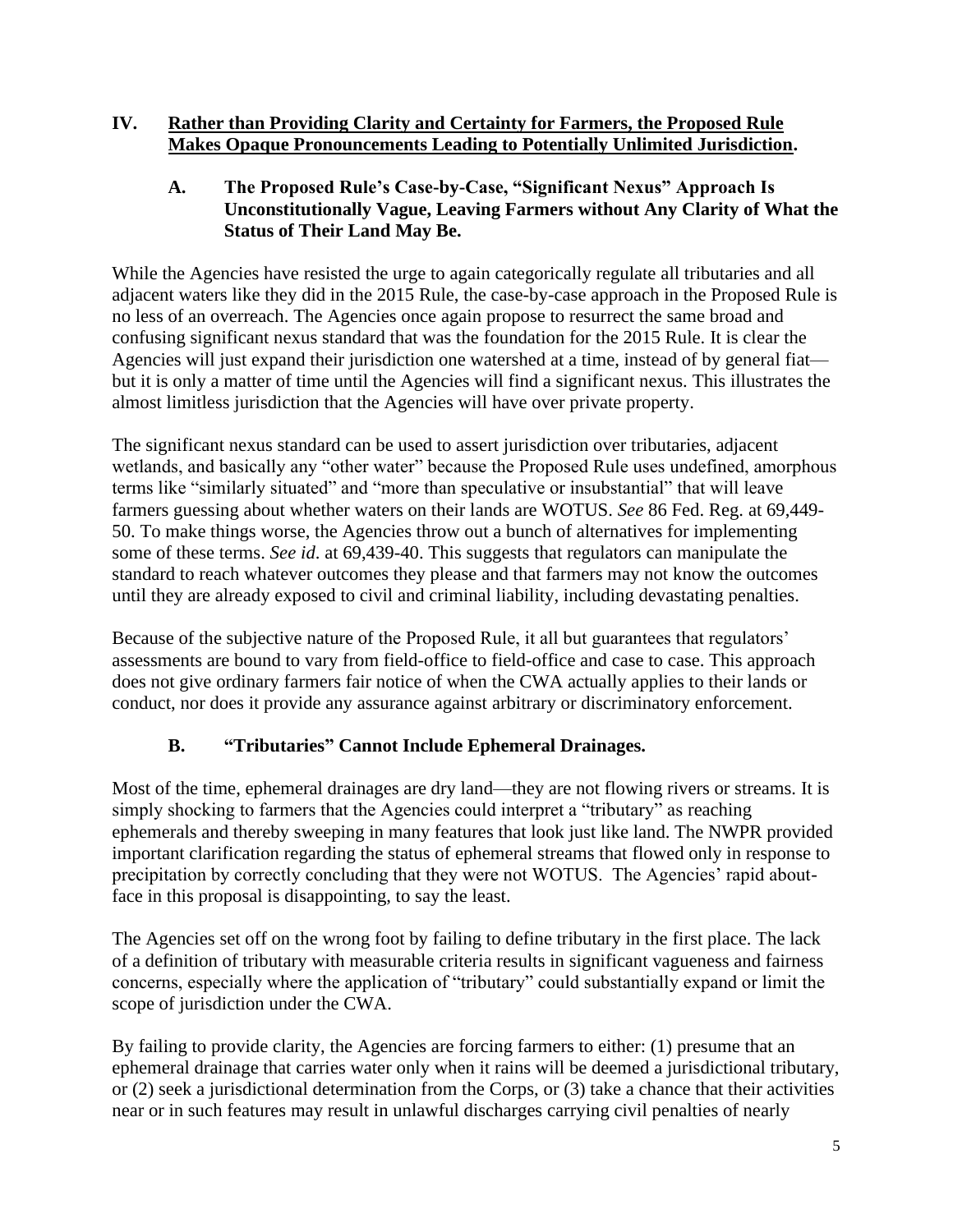\$60,000 a day. *See* 87 Fed. Reg. 1,676, 1,678 (Jan. 12, 2022). Even worse, a farmer could face criminal liability with jail time and up to \$100,000 a day in fines. With such stiff statutory penalties at stake—including the loss of one's own personal liberty—farmers and deserve more clarity.

The Agencies' approach to seasonal flow under the relatively permanent standard could also unlawfully sweep in some ephemeral water features (and too many intermittent features for that matter). The Agencies' propose to employ a vague "flow at least seasonally" approach, where by "seasonally" they mean generally three months, or possibly even less time depending on what part of the country the water feature is located in. The Agencies do not articulate any scientific or legal basis for interpreting seasonal flow to mean three months.

Ultimately, the question is not whether tributaries or ephemeral streams are "important" or may as a scientific matter have some connection with downstream navigable waters, *see*, *e.g.*, 86 Fed. Reg. at 69,390; rather, the question is whether they should be considered as falling within the bounds of federal jurisdiction. As with so many other categories in the Proposed Rule, the agencies collapse that distinction.

# **C. The Adjacency Category Should Be Limited to Wetlands that Directly Abut Other WOTUS.**

NYFB recommends that the Agencies assert jurisdiction over only wetlands, and only those wetlands that are directly abutting other "waters of the United States." The Proposed Rule instead grasps at the constitutional limits of the Agencies' jurisdiction.

First, the Proposed Rule's approach to "relatively permanent" is not consistent with the plurality's opinion in *Rapanos v. United States*, 547 U.S. 715 (2006), because the Agencies deprive the Court's requirement for a "continuous" connection of all meaning by turning it into a mere "physical connection or ecological connection" test. *Id*. at 69,435. Further, the criteria for establishing whether a wetland is "adjacent"—such as whether a "shallow" subsurface connection exists or whether wetlands are in reasonably close proximity to a jurisdictional water—stray too far from the plurality's test and raise vagueness and fair notice concerns.

Second, NYFB also opposes the significant nexus approach to adjacent wetlands in the Proposed Rule. The Agencies' approach of aggregating wetlands is flatly contrary to Justice Kennedy's requirement that each wetland be judged in its own right to determine whether it (and it alone) bears a significant nexus to traditional navigable waters.

Finally, the Agencies' proposal to aggregate the functions performed by all of the wetlands in an entire watershed (or similarly broad region) to evaluate whether a significant nexus is present expands the reach of the significant nexus test even farther, and is even less clearly implementable.

Rather than finalize the Proposed Rule, the Agencies should assert jurisdiction over only those wetlands that are directly abutting "waters of the United States;" in so doing, the Agencies would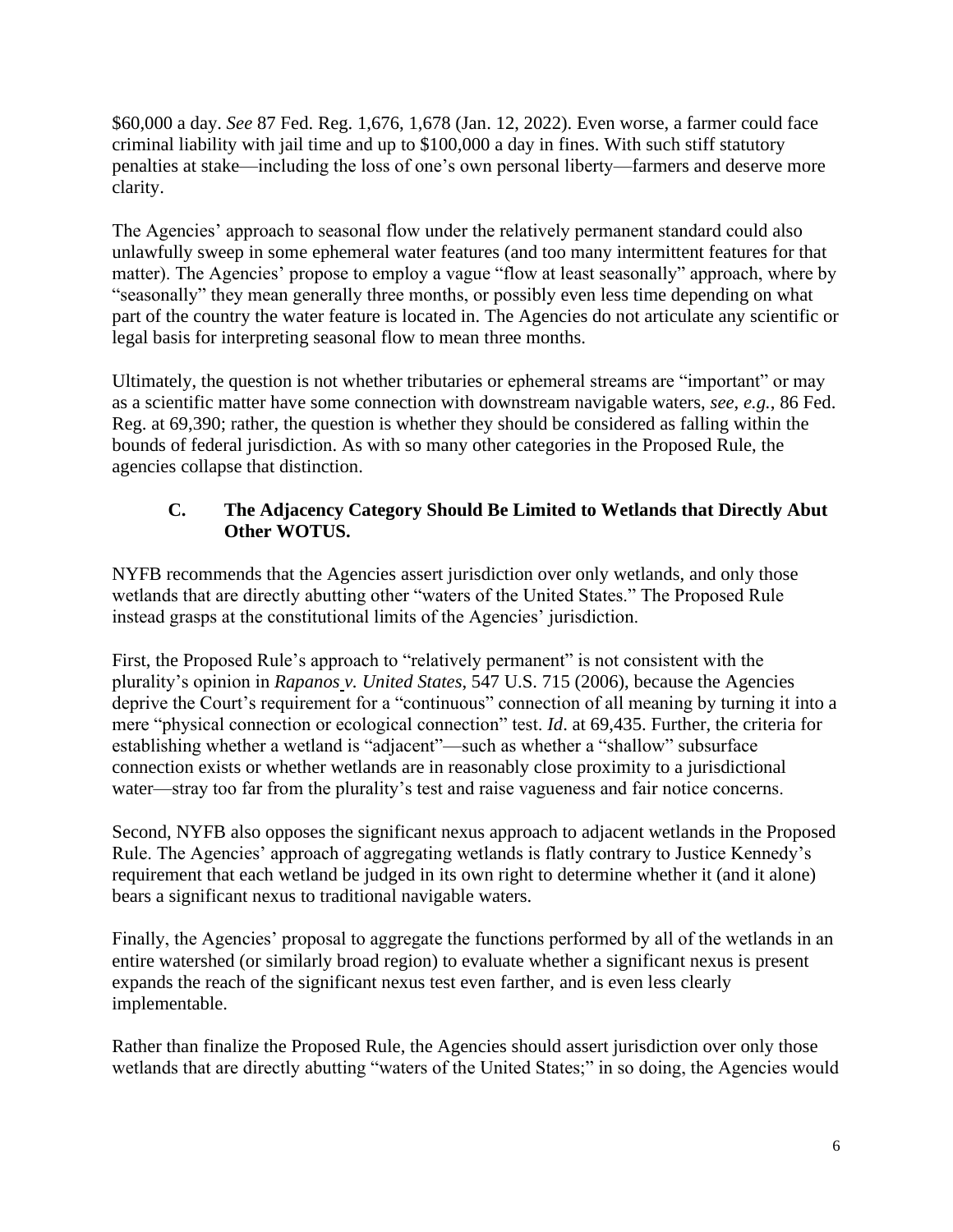provide much needed clarity that is capable of easy application in the field. Only those wetlands that directly touch "waters of the United States" would meet our definition of "adjacent."

# **D. The Broad Sweep of the Agencies' Proposal for "Other Waters" Is Likewise Unlawful.**

This new category would reach many intrastate, non-navigable water features that would be considered "isolated" under *Solid Waste Agency of Northern Cook County v. U.S. Army Corps of Eng'rs*, 531 U.S. 159 (2001). This category would extend federal regulatory authority to, for example, any relatively permanent (defined too broadly), standing or continuously flowing "other water" that has a continuous surface connection to a relatively permanent, non-navigable tributary (i.e., an (a)(5)(i) water) of a non-navigable interstate water or wetland. *See* 86 Fed. Reg. at 69,449-50 (proposed 33 C.F.R. § 328.3(a)(3)(i) & 40 C.F.R. § 120.2(a)(3)(i)).

Worse still is the Proposed Rule's application of the significant nexus standard to "other waters," not least because, if that standard is ever to be applied, it should be to wetlands, and wetlands only. Applying the significant nexus standard elsewhere allows the Agencies to aggregate all similarly situated "other waters" (*e.g.*, ponds that are not part of a tributary system) across an entire watershed and claim jurisdiction over all such features based on a finding that they collectively perform a single important function for a downstream "foundational" water. This is plainly not what Congress could have intended, and not what the Supreme Court would allow. It appears, though, that under this Proposal, countless small wetlands or other small waters that are far removed from traditional navigable waters (including ephemeral tributaries and ditches) or coast nevertheless will be potentially within the scope of federal jurisdiction. For these reasons, the Agencies should withdraw the "other waters" category.

# E. **The Agencies Should Clearly Exclude Farm Ditches and Artificial Farm Ponds.**

Ditches and similar water features commonly found on farms that are used to collect, convey, or retain water should be excluded from the definition of "waters of the United States." Without adequate drainage, farmlands could remain saturated after rain events and unable to provide adequate aeration for crop root development. Drainage ditches and other water management structures can help increase crop yields and ensure better field conditions for timely planting and harvesting. In areas without sufficient rainfall, irrigation ditches and canals are needed to connect fields to water supplies and to collect and convey water that leaves fields after irrigation. Put simply, ditches are vitally important to support New York agriculture and ultimately to feed the growing population.

Therefore, farmers strongly recommend that the definition of WOTUS should retain standalone exclusions for ditches (including, but not limited to drainage ditches and irrigation ditches), and artificial ponds (including, but not limited to, stock watering ponds, irrigation ponds, and sediment basins).<sup>1</sup> But if these exclusions are to be meaningful, they must not be limited to

<sup>&</sup>lt;sup>1</sup> Farmers also rely on conservation infrastructure to support their operations, including grassed waterways, terraces, sediment basins, biofilters, and treatment wetlands. These features serve important functions such as slowing stormwater runoff, increasing holding time before water enters a stream, sediment trapping, increasing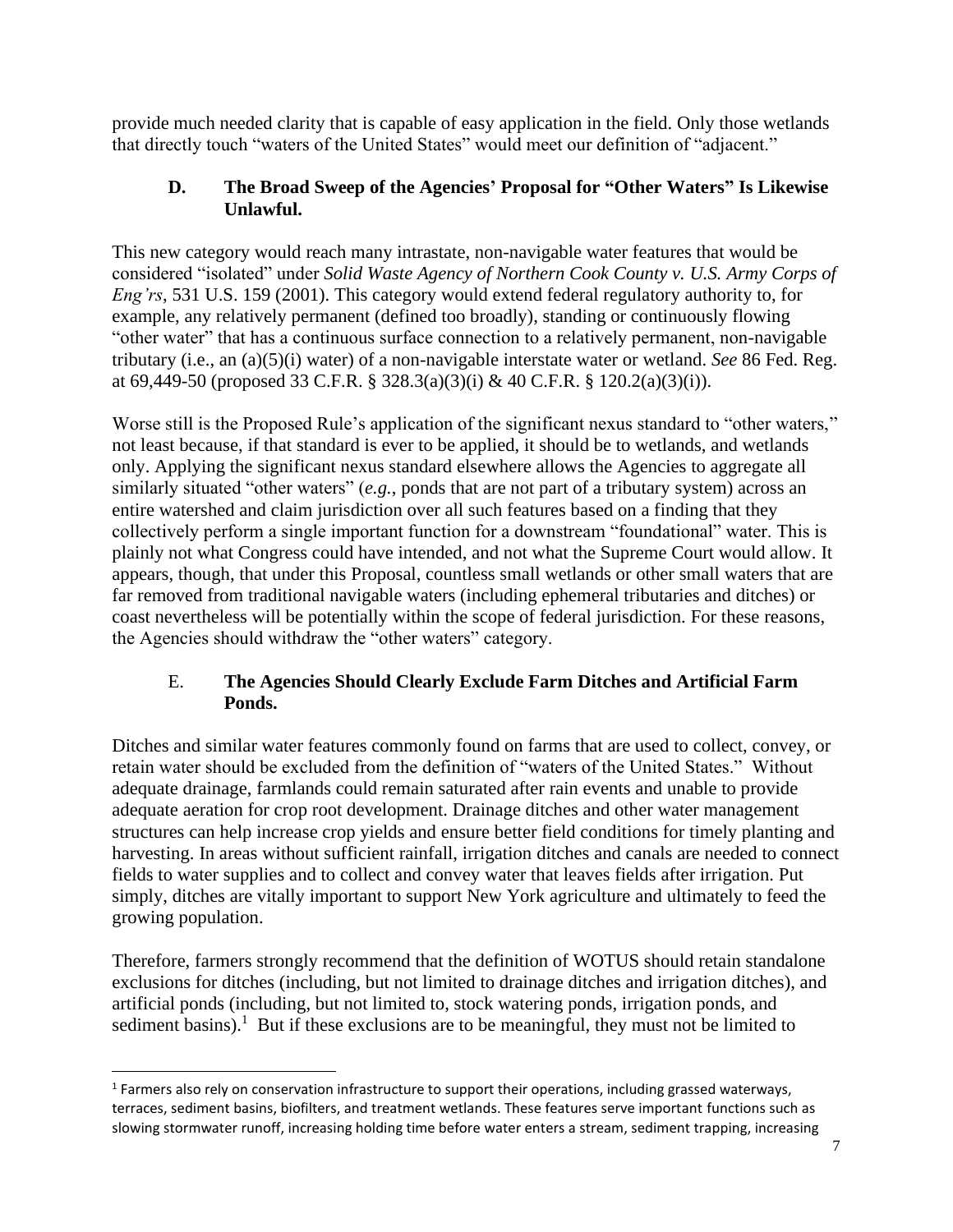features constructed on dry land or upland. Because these features are constructed to store water, it would not typically be useful for them to be constructed along the tops of ridges, for example. Rather, often the only rational place to construct a ditch or a farm or stock pond is in a naturally low area to capture stormwater that enters the ditch or pond through sheet flow and ephemeral drainages. Depending on the topography of a given patch of land, ditch or pond construction may be infeasible without some excavation in a natural ephemeral drainage or a low area with wetland characteristics.

Of particular concern are the valuable muck lands in New York State. Best known among these is the Black Dirt in Orange County, but rich muck soils exist in other parts of the state as well. These are some of our most sought-after agricultural lands because they are extremely productive vegetable areas. All these areas were originally drained as part of public works projects to convert them into farmland. The drainage ditches that run between the muck fields at regular intervals could have very easily been considered "tributaries" under 2015 waters of the United States rule's definition. That would have taken large swaths of these lands out of production so that buffer zones could be created and/or significantly increase the cost of food production in these areas by requiring expensive and time-consuming permits. Since the 1970s, the Agencies have generally excluded non-tidal ditches from CWA jurisdiction.

The NWPR appropriately recognized the practical realities surrounding ditches on farm and lands by excluding ditches so long as they are not constructed in WOTUS and by excluding other water features found on agricultural lands (*e.g.*, farm, irrigation, and stock watering ponds) so long as they were "constructed or excavated in upland or in non-jurisdictional waters." *See* 85 Fed. Reg. at 22,338. We strongly support both of these exclusions as codified in the NWPR.

# **F. The Agencies Must Give Full Effect to the Prior Converted Cropland Exclusion.**

New York's farmers support the Agencies' proposal to maintain the decades-old exclusion for prior converted croplands ("PCC"). Farmers across New York rely on this critical exclusion which establishes that PCC may be used for any purposes so long as wetland conditions have not returned. In practice, however, numerous issues have arisen regarding the interpretation and application of the PCC exclusion. For this reason, we have long advocated for a clear, commonsense definition and clarification of PCC in the Agencies' regulations. We welcomed the NWPR's approach to PCC, which was designed to improve clarity and consistency regarding the implementation of the exclusion and are disappointed to see that the Agencies are not proposing to carry it forward. The lack of a clear definition of PCC has presented problems in the past regarding when, for example, PCC can be "recaptured" and treated as jurisdictional.

We oppose implementation of the PCC exclusion for CWA purposes in a manner consistent with the USDA's "change in use" principle. The 1996 Farm Bill adopted that concept relevant to USDA wetlands certifications (not PCC certifications), but those changes did not affect the Agencies' determination of what constitutes "waters of the United States" for CWA purposes. Far from merely codifying the pre-2015 regulatory regime that the Agencies claim to be

soil infiltration, and pollutant filtering. The Agencies should also clarify that such features are excluded unless they were constructed in a WOTUS.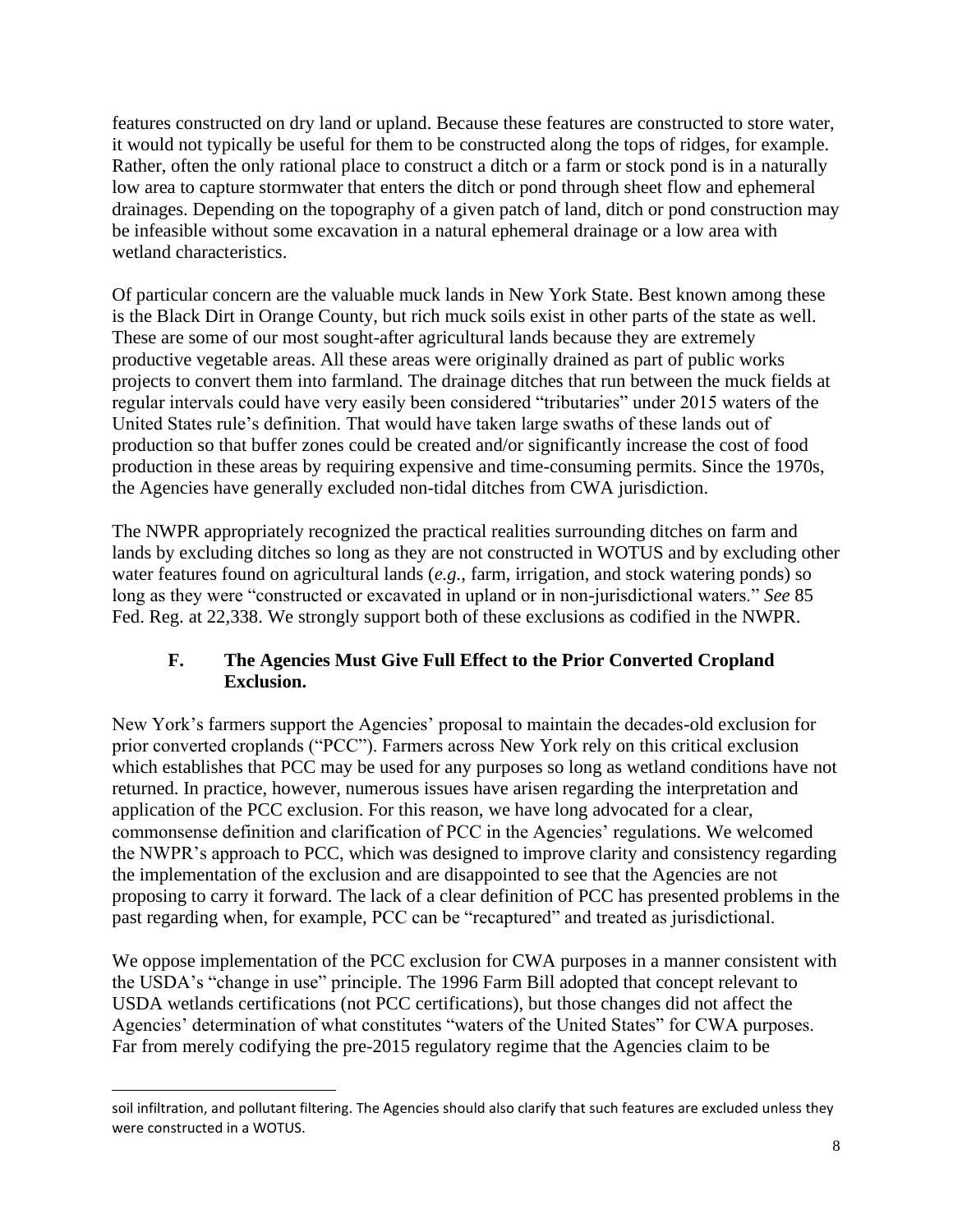implementing, incorporating a "change in use" policy into the PCC exclusion would upend nearly 30 years of largely consistent implementation in accordance with the 1993 Rule.

We recommend that the Agencies retain the following clarifications from the NWPR, which will help reduce confusion over how the PCC exclusion is implemented: (i) formal withdrawal of the 2005 Joint Guidance and any other guidance that is inconsistent with the 1993 regulations; (ii) a site can be PCC regardless of whether there is a PCC determination from either USDA or the Corps, as there is no specific requirement for issuance of a formal PCC determination, and USDA does not provide determinations unless a farmer is seeking benefits under the conservation compliance programs; and (iii) PCC designations are retained so long as land has been used for a broad range of agricultural purposes at least once in the preceding five years.

#### **V. The Agencies' Expanded Assertion of Federal Jurisdiction Threatens to Shrink the Scope of Congress's Exclusions to the Point of Uselessness.**

Congress plainly expected that most activities on farmlands and pastures would be covered by state programs aimed at controlling nonpoint source pollution and would not be subject to federal permit requirements. Congress specifically included in the CWA several critical statutory exemptions for agriculture, each of which would be unlawfully undermined by the Proposed Rule:

- Section 404 exemption for "normal" farming and ranching activities
- Section 404 exemption for construction of farm or stock ponds
- Exclusions of agricultural stormwater discharges and return flows from irrigated agriculture from the definition of "point source" and hence, from Section 402 permitting

When Congress enacted these exemptions, it used language that assumed that farming activities generally occur on land, not in "waters of the United States." An expansive interpretation of the phrase "waters of the United States"—one that effectively defines land to be water—would nullify Congress' specific choice to avoid federal permitting requirements for farming.

# **VI. The Proposed Rule Raises Significant Federalism Concerns**

The Agencies continue to give States short shrift in the Proposal, leaving to the States only very few water features the Agencies do not deem fit to regulate themselves. But the Agencies do so at their peril, for it simply is not the case that Congress intended to diminish States' role in water quality protection so completely. Rather, in the CWA Congress sought to preserve and protect States' primary responsibilities and rights to *plan the development and use of land and water resources*, which the Supreme Court has recognized.

It is important to note that while New York State currently regulates groundwater under New York State Environmental Conservation Law section 17-0105(2), and NYFB believes this power should belong to the state and there should be no efforts by the Agencies to regulation groundwater. proposal correctly continues the Agencies exclusion from groundwater oversight.